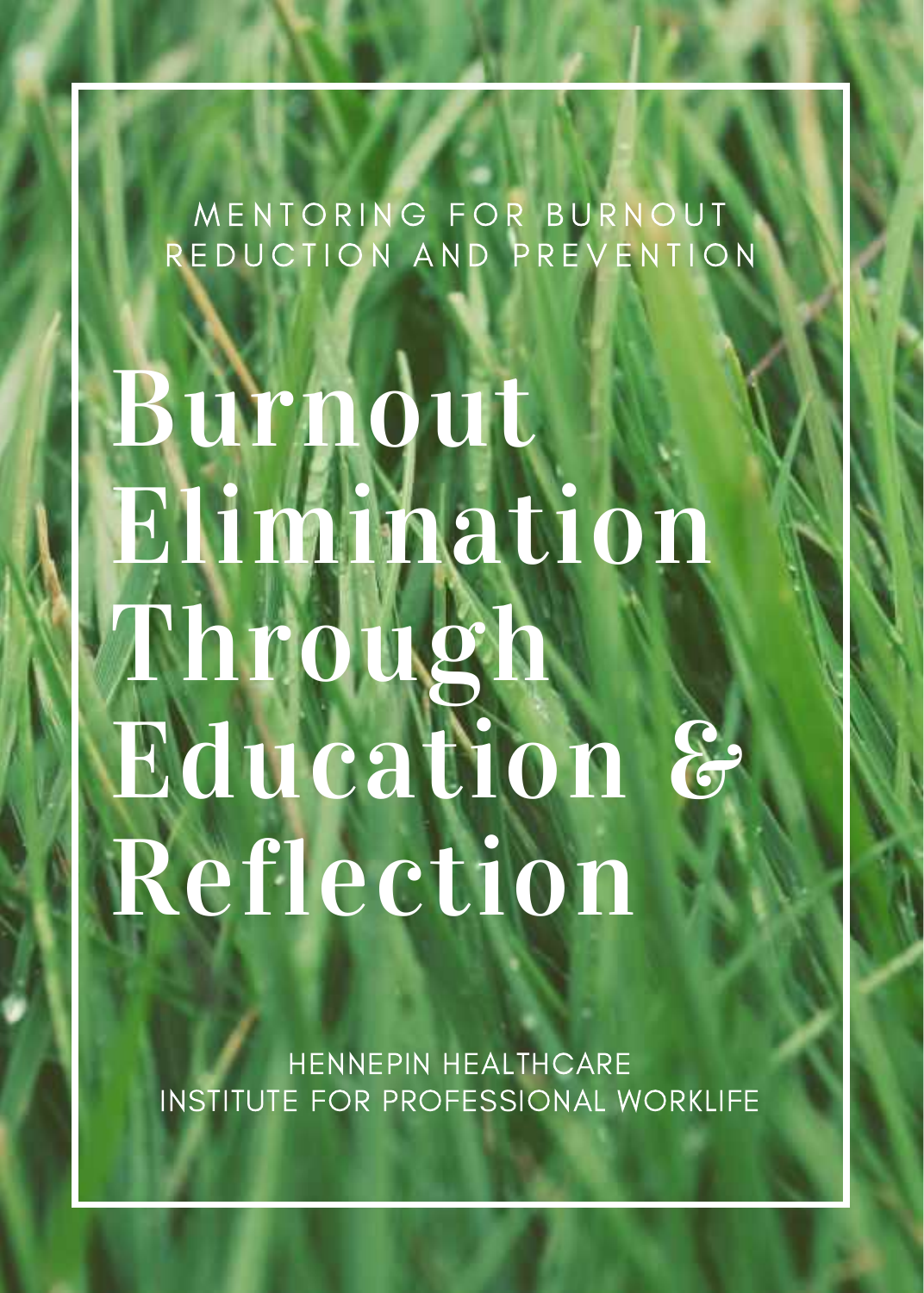



## 3

BETER INTERACTIVE DIAGRAM

## 4

BETER **RESPONSIBILITIES** 

## 5

BETER BASELINE INDEX

### 6

BETER MENTORSHIP DISCUSSION GUIDE

### 7

BETER INTERVENTION CHART

## 8-9

BETER TRACKING CHART

# 10

INTRODUCTION TO BETER

HENNEPIN HEALTHCARE INSTITUTE FOR PROFESSIONAL WORKLIFE

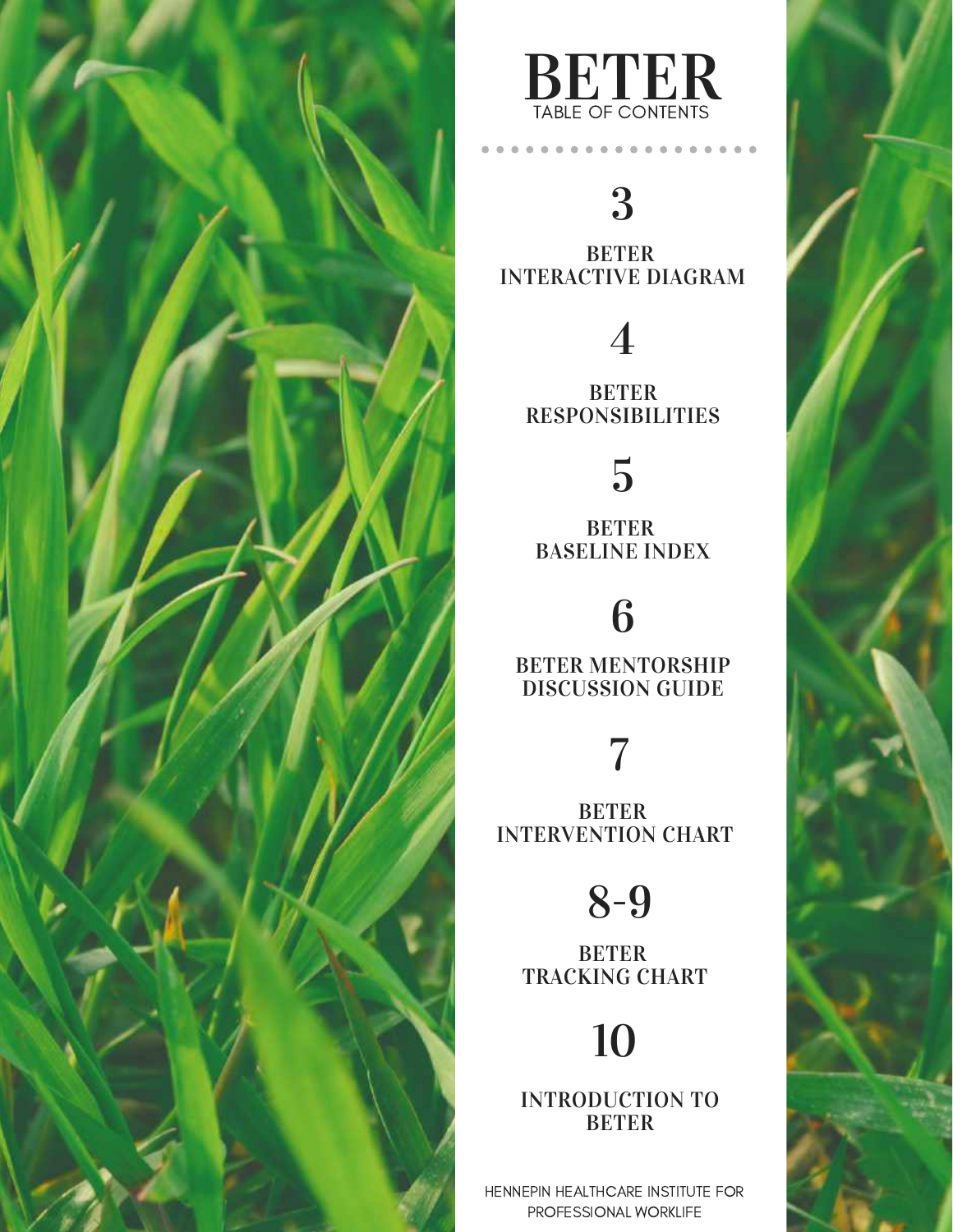

BETER© | Hennepin Healthcare Institute for Professional Worklife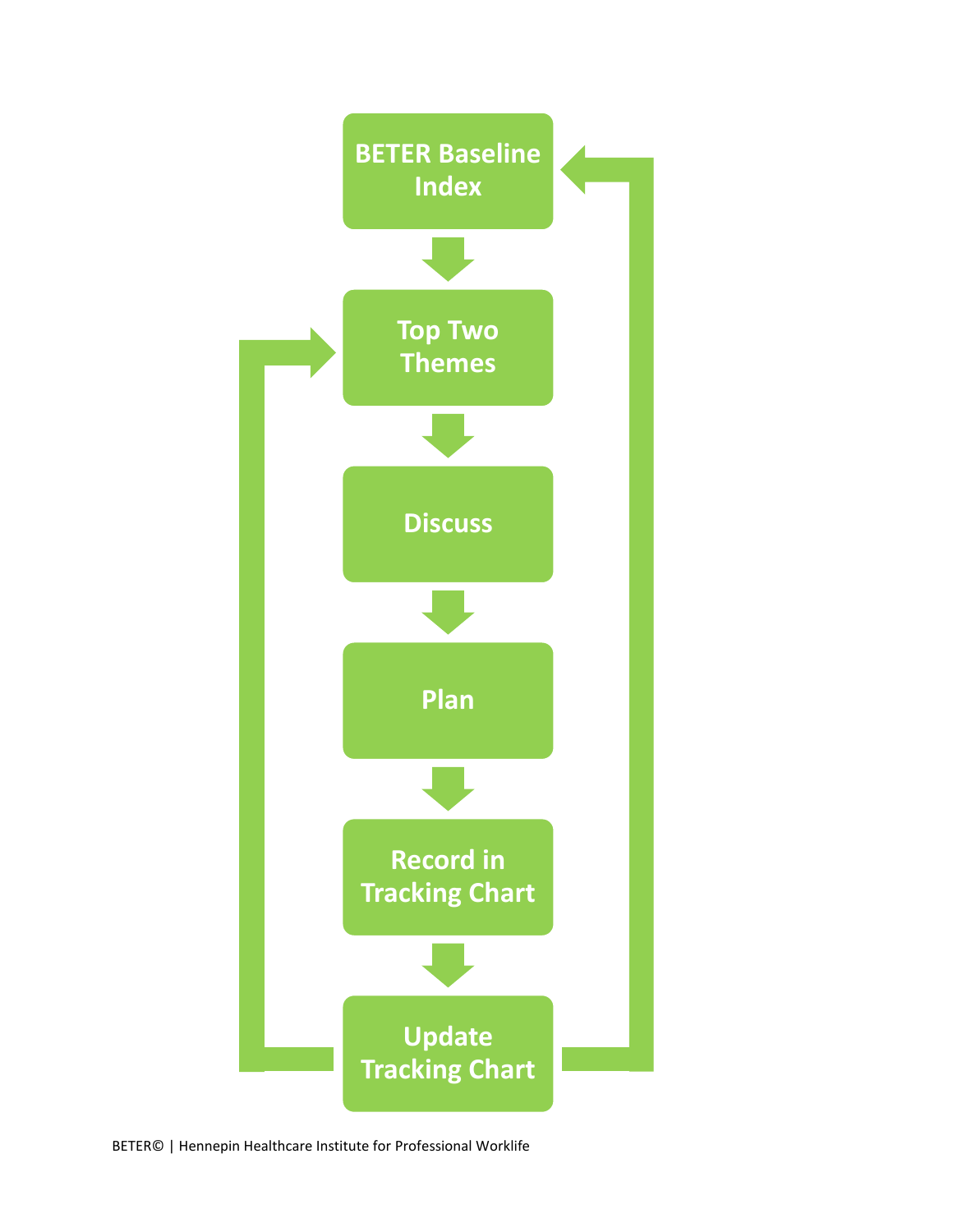#### PI and Study Team Responsibilities

- Randomize Divisions into Intervention and Control Groups
- Assign Mentors to Mentees
- Conduct Mentor Survey before Intervention
- Lead Mentors through Initial Training
- Meet with Mentors Monthly (Face to Face or via Email)
	- o Support Mentors
	- o Utilize the Train the Trainer Model
- Compile and Enter De-identified Data from Mentoring Sessions
- Conduct Mentor Survey after Intervention
- Conduct Mentee Survey after Intervention

#### Mentor Responsibilities

- Complete the Mentor Survey Before the Intervention
- Attend the Initial Training Session (Approximately 1 Hour)
- Meet with Each Mentee Face to Face for Initial Evaluation (Approximately 30-60 min.)
- Check in with Each Mentee via Phone or Email Quarterly, More Frequently if Necessary
- Document Interactions and Progress Using Tracking Sheet
- Meet with the PIs Quarterly, either Face to Face or via Email
- Complete the Mentor Survey at the Completion of the Study

#### Mentee Responsibilities

- Meet with Mentor Face to Face for Initial Evaluation (Approximately 30-60 min.)
- Check in with Mentor via Phone or Email Quarterly, More Frequently if Necessary
- Complete the Mentee Survey at the Completion of the Study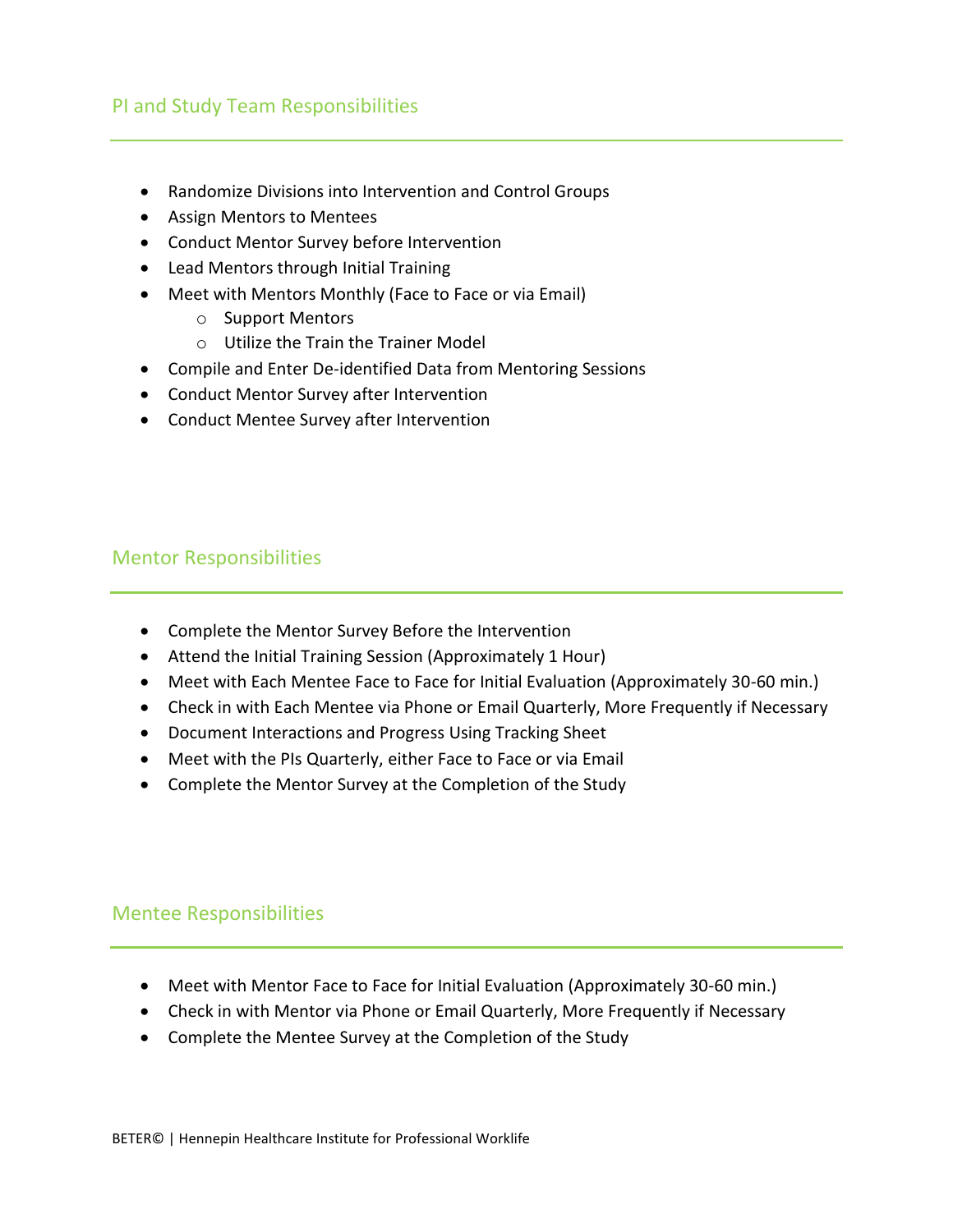#### BETER Baseline Index

- This should be reviewed side-by-side to determine which two themes the mentor/ mentee pair will work on this year.
	- o This should be primarily mentee driven with some guidance from mentors.
	- $\circ$  The themes include control over workload, EHR stress, chaos in the workplace, values alignment with team leaders, teamwork, and time spent on enjoyable work activities.
- You may consider saying, "It appears to me that \_\_\_\_\_ and \_\_\_\_\_ are the two most troublesome areas. Does that sound right to you?"
- Some mentees will know their distress areas right away. Others may need some guiding questions to begin the conversation such as:
	- o "How important does working on \_\_\_\_ feel to you?"
	- $\circ$  "Which of these themes feel like they are most negatively affecting your worklife?"

\_\_\_\_\_\_\_\_\_\_\_\_\_\_\_\_\_\_\_\_\_\_\_\_\_\_\_\_\_\_\_\_\_\_\_\_\_\_\_\_\_\_\_\_\_\_\_\_\_\_\_\_\_\_\_\_\_\_\_\_\_\_\_\_\_\_\_\_\_\_\_\_\_\_\_\_\_\_\_\_\_\_

• Once the top two items have been identified and agreed upon, it's time to discuss which elements of each item are causing distress. (See Mentor Discussion Guide)

|                               | My control over my workload is:                            |                                                                                                   |            |                    |
|-------------------------------|------------------------------------------------------------|---------------------------------------------------------------------------------------------------|------------|--------------------|
| $1 -$ Poor                    | 2 – Marginal                                               | 3 – Satisfactory                                                                                  | $4 - Good$ | 5 - Optimal        |
|                               | Sufficiency of time for documentation is:                  |                                                                                                   |            |                    |
| $1 -$ Poor                    | 2 – Marginal                                               | 3 – Satisfactory                                                                                  | 4 – Good   | 5 - Optimal        |
|                               |                                                            | The amount of time I spend on the electronic health record (EHR) at home is:                      |            |                    |
| $1 -$ Excessive<br>$2 - High$ |                                                            | 3 – Satisfactory                                                                                  | 4 – Modest | 5 - Minimal/ None  |
|                               | My proficiency with EHR use is:                            |                                                                                                   |            |                    |
| $1 -$ Poor                    | 2 – Marginal                                               | 3 – Satisfactory                                                                                  | 4 – Good   | 5 - Optimal        |
|                               |                                                            | Which number best describes the atmosphere in your primary work area?                             |            |                    |
| 1 - Hectic/ Chaotic           | 2                                                          | 3 – Busy, but reasonable                                                                          | 4          | $5 -$ Calm         |
|                               |                                                            | My professional values are well aligned with those of my department leaders:                      |            |                    |
|                               |                                                            | 1 – Strongly disagree 2 – Disagree 3 – Neither disagree nor agree 4 – Agree                       |            | 5 - Strongly agree |
|                               | The degree to which my team works efficiently together is: |                                                                                                   |            |                    |
| $1 -$ Poor                    | 2 – Marginal                                               | 3 – Satisfactory                                                                                  | 4 – Good   | 5 - Optimal        |
|                               |                                                            | I spend at least 10% of my overall work time on something I enjoy/something I'm passionate about: |            |                    |
| 1 – False                     | $2 - True$                                                 |                                                                                                   |            |                    |

#### BETER© | Hennepin Healthcare Institute for Professional Worklife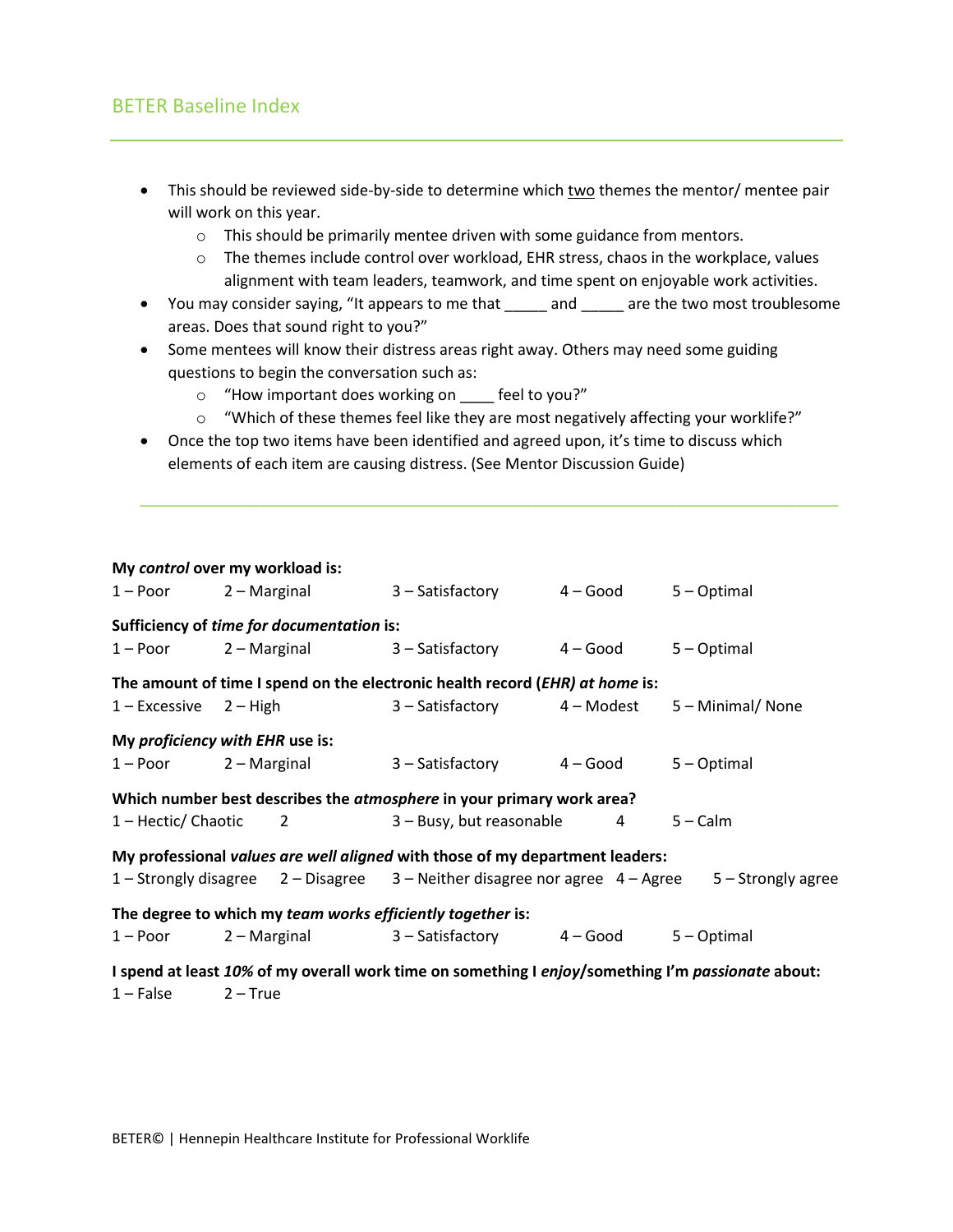#### Mentorship Discussion Guide

**The discussion between you and your mentee is completely dependent on personal preference, and does not need to follow a structure. However, you can use this guide as necessary to help discuss the top two priorities that you and your mentee identify as their stressors. This conversation may evolve differently with each mentee.** 

- If needed, consider the following prompts to start gathering meaningful information:
	- o "Tell me more about how this affects you."
	- o "How does this impact your worklife?"
- To help you arrive at actionable items, we recommend addressing the following four questions for each of the two priorities you and your mentee identify as their stressors.
	- o "In what area(s) of your practice is \_\_\_\_\_most important/affecting you most?"
		- **Clinic, Consults, Research, etc.**
	- o "Are there any aspects of the \_\_\_\_\_ that are going well?"
	- o "Are there any aspects of \_\_\_\_\_ that are not going well?"
	- o "How would working on \_\_\_\_\_ improve your stress/satisfaction/burnout?"
- Get an idea of your mentee's timeline. You may say:
	- $\circ$  "Let's look at a time frame to address this issue so I can get a feel for how critical this is for your work life balance." Use the following options to agree on an ideal time frame.
		- Immediate (0-4 weeks)
		- Short Range (1-3 months)
		- Intermediate (3-6 months)
		- Long Range (6-12 months)
- Next, move on to planning next steps.
- Finally, make sure to record actionable interventions in your tracking chart after the meeting.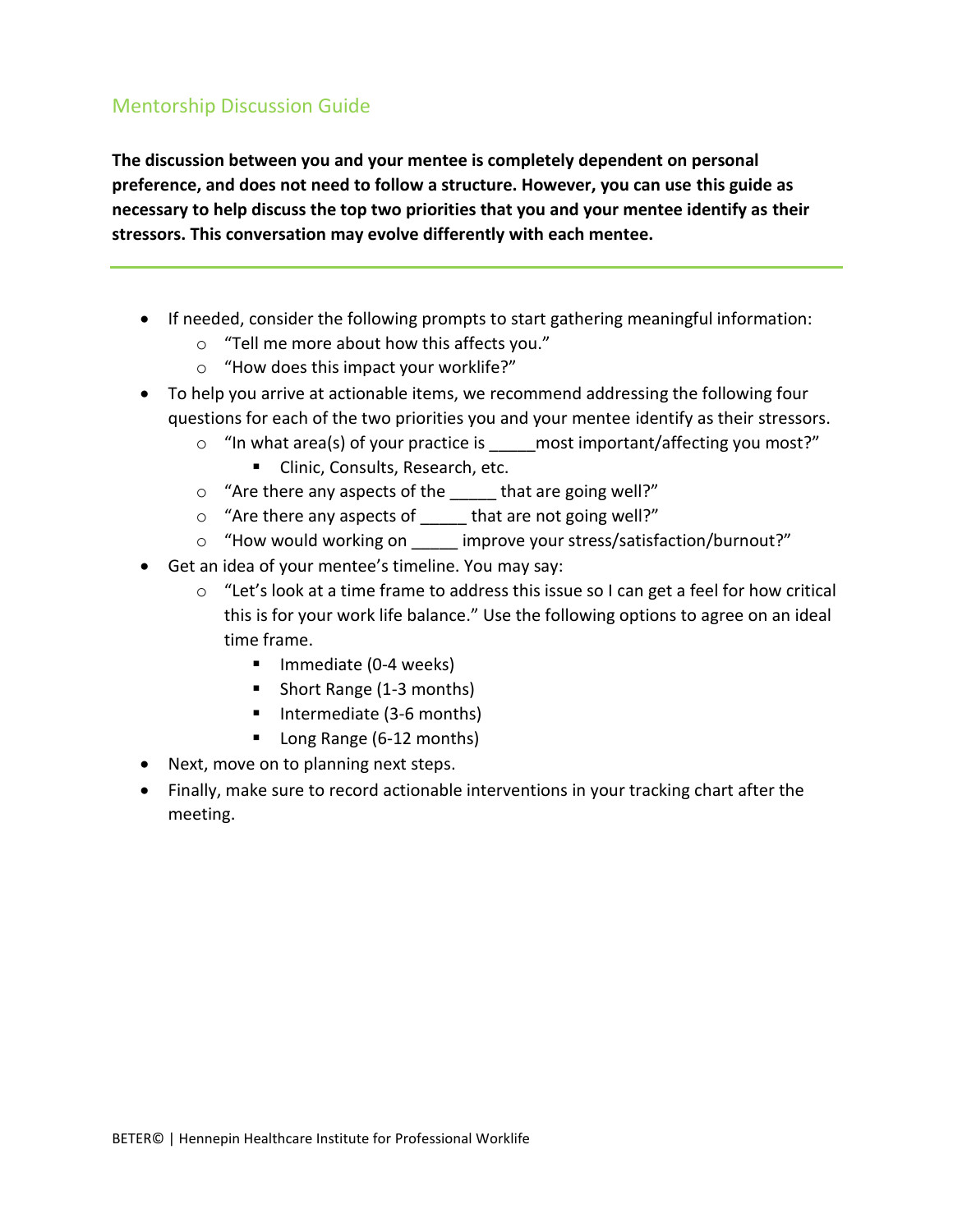### Intervention Chart

| 10%                                                                                                                                            | Chaos                                                                                 | <b>Control</b>                                                                     | <b>EMR</b>                                                 | <b>Values Alignment</b>                                                                                                                  | <b>Teamwork</b>                                              |
|------------------------------------------------------------------------------------------------------------------------------------------------|---------------------------------------------------------------------------------------|------------------------------------------------------------------------------------|------------------------------------------------------------|------------------------------------------------------------------------------------------------------------------------------------------|--------------------------------------------------------------|
| Look for ways the 10% can<br>be a win for the physician<br>and a win for the division<br>(i.e. more teaching or more<br>research for division) | Improve consistency<br>of patient show rate<br>(i.e. no show<br>reduction strategies) | Standardize MA/RN<br>non-physician work<br>(forms, refills,<br>reminder calls)     | Note template<br>development                               | Regular meetings to discuss<br>values and priorities<br>Include interesting cases in<br>meetings                                         | Pair MAs and physicians                                      |
|                                                                                                                                                | Configure team rooms<br>so team members are<br>in direct proximity                    | Reorganize schedule<br>template around<br>beginning/ end of the<br>day obligations | Real-time elbow-to-<br>elbow training                      | Leaders email clinicians<br>monthly with<br>administrative updates<br>(allows meeting time to be<br>used for values based<br>discussion) | Support/training<br>around difficult patient<br>interactions |
|                                                                                                                                                | Restrict number of<br>learners in clinic on<br>busy days                              | Standardize time off<br>after call                                                 | Desktop slot (blocked<br>appt. to catch up on<br>charting) |                                                                                                                                          | Develop a float pool to<br>help when short staffed           |
|                                                                                                                                                |                                                                                       |                                                                                    | Track home EMR use                                         |                                                                                                                                          |                                                              |
|                                                                                                                                                |                                                                                       |                                                                                    | In-basket coverage<br>plan                                 |                                                                                                                                          |                                                              |
|                                                                                                                                                |                                                                                       |                                                                                    | Order sets                                                 |                                                                                                                                          |                                                              |
|                                                                                                                                                |                                                                                       |                                                                                    |                                                            |                                                                                                                                          |                                                              |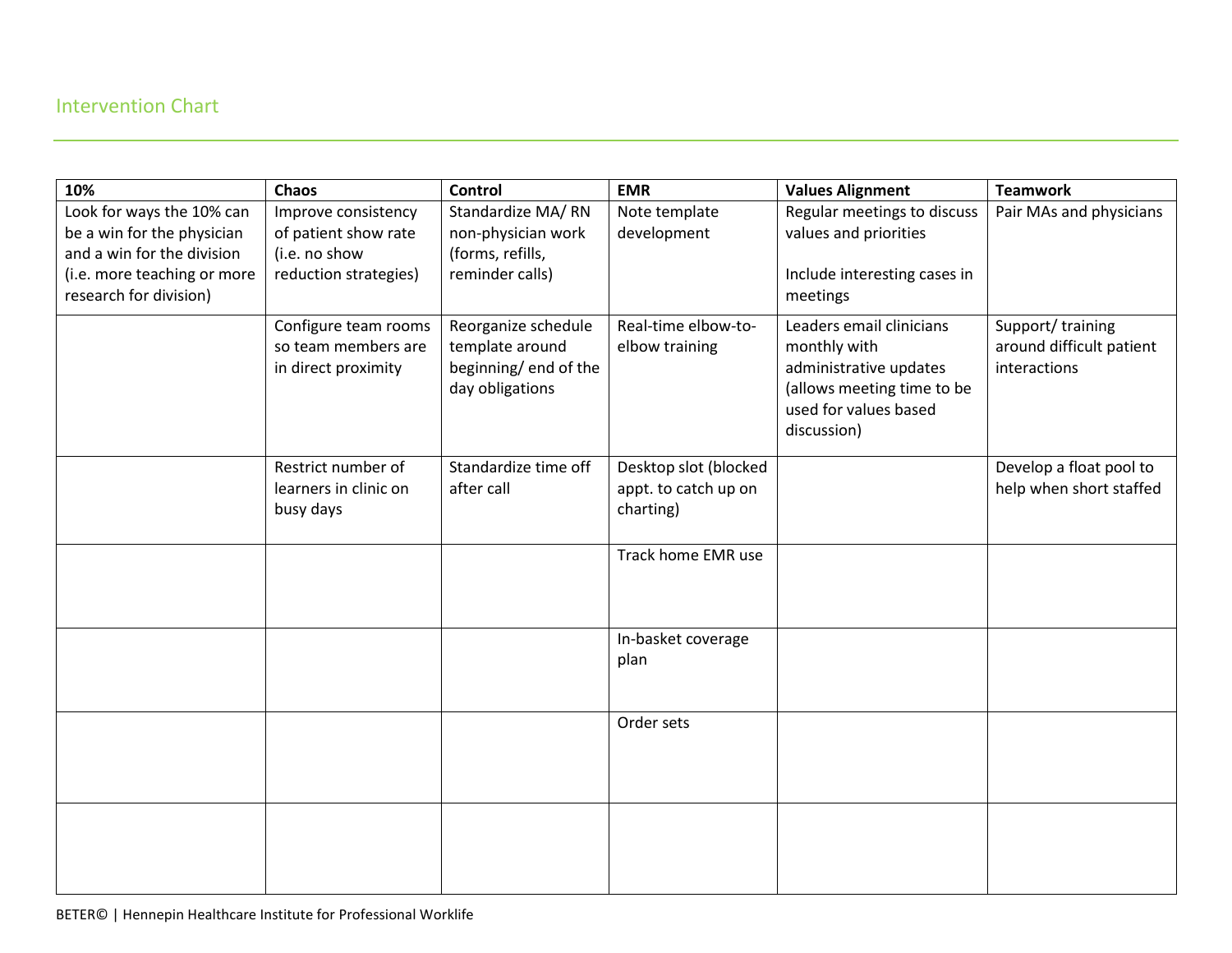**Instructions: Please fill out this tracking chart during or after every meeting with your mentee. We also advise that you fill in the blanks as you progress in completing a task. For every task you identify with your mentee, write down what theme of burnout it falls under (Control, EHR work, Chaos, Values Alignment, Teamwork, and 10%), what the task is, who is responsible for completing it, when they have committed to completing it by, when it has been completed, and any obstacles that you encounter. There is also space for additional notes. You are welcome to fill this out electronically or print out a paper copy. We will request a copy of the chart at the end of each month.** 

| <b>Burnout</b><br><b>Theme</b> | <b>Task</b> | Person<br>Responsible   Due By | Date<br>Completed | <b>Obstacles</b> | <b>Notes</b> |
|--------------------------------|-------------|--------------------------------|-------------------|------------------|--------------|
|                                |             |                                |                   |                  |              |
|                                |             |                                |                   |                  |              |
|                                |             |                                |                   |                  |              |
|                                |             |                                |                   |                  |              |
|                                |             |                                |                   |                  |              |
|                                |             |                                |                   |                  |              |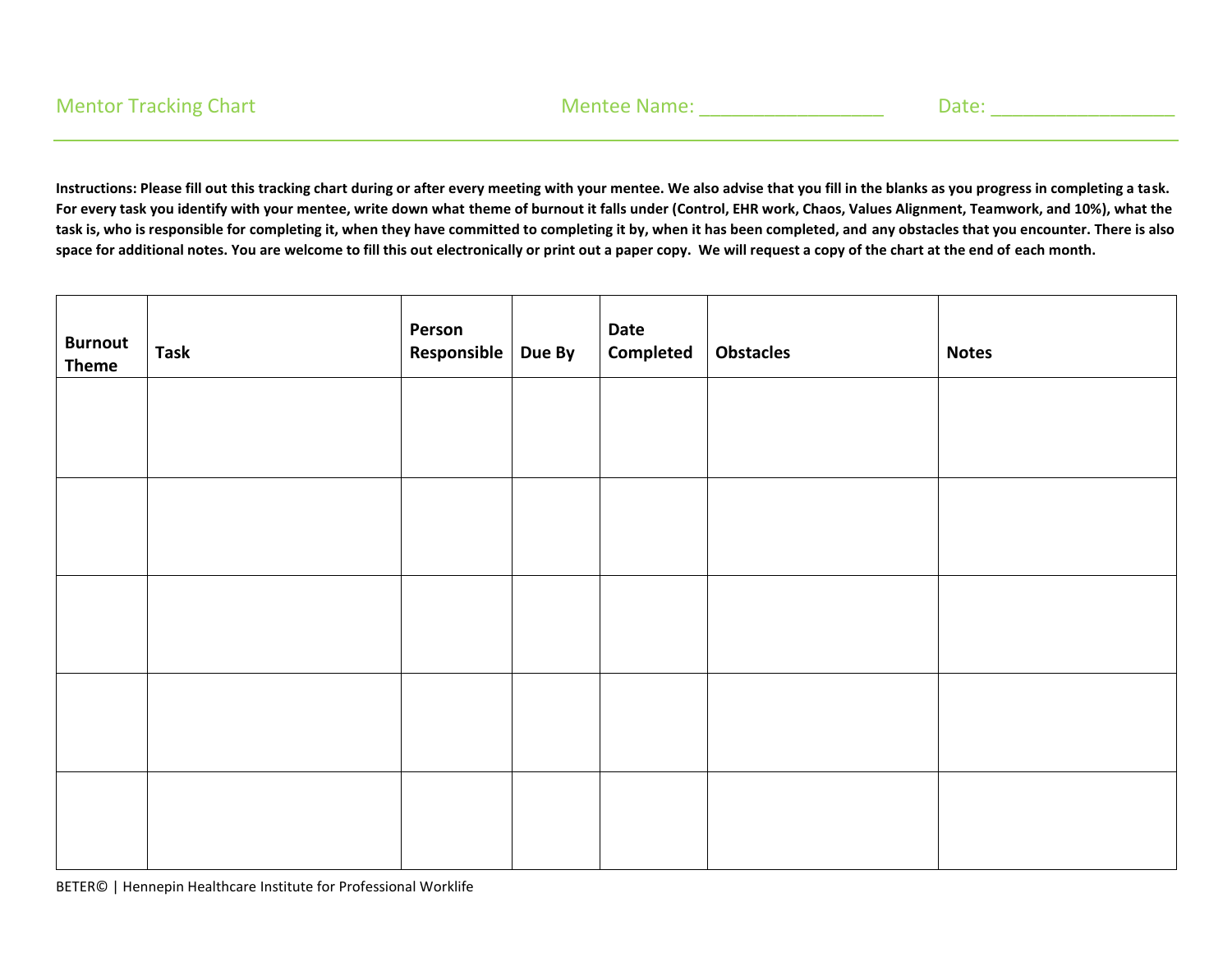| <b>Burnout</b><br><b>Theme</b> | <b>Task</b> | Person<br>Responsible Due By | Date<br>Completed | Obstacles | <b>Notes</b> |
|--------------------------------|-------------|------------------------------|-------------------|-----------|--------------|
|                                |             |                              |                   |           |              |
|                                |             |                              |                   |           |              |
|                                |             |                              |                   |           |              |
|                                |             |                              |                   |           |              |
|                                |             |                              |                   |           |              |
|                                |             |                              |                   |           |              |
|                                |             |                              |                   |           |              |
|                                |             |                              |                   |           |              |

BETER© | Hennepin Healthcare Institute for Professional Worklife